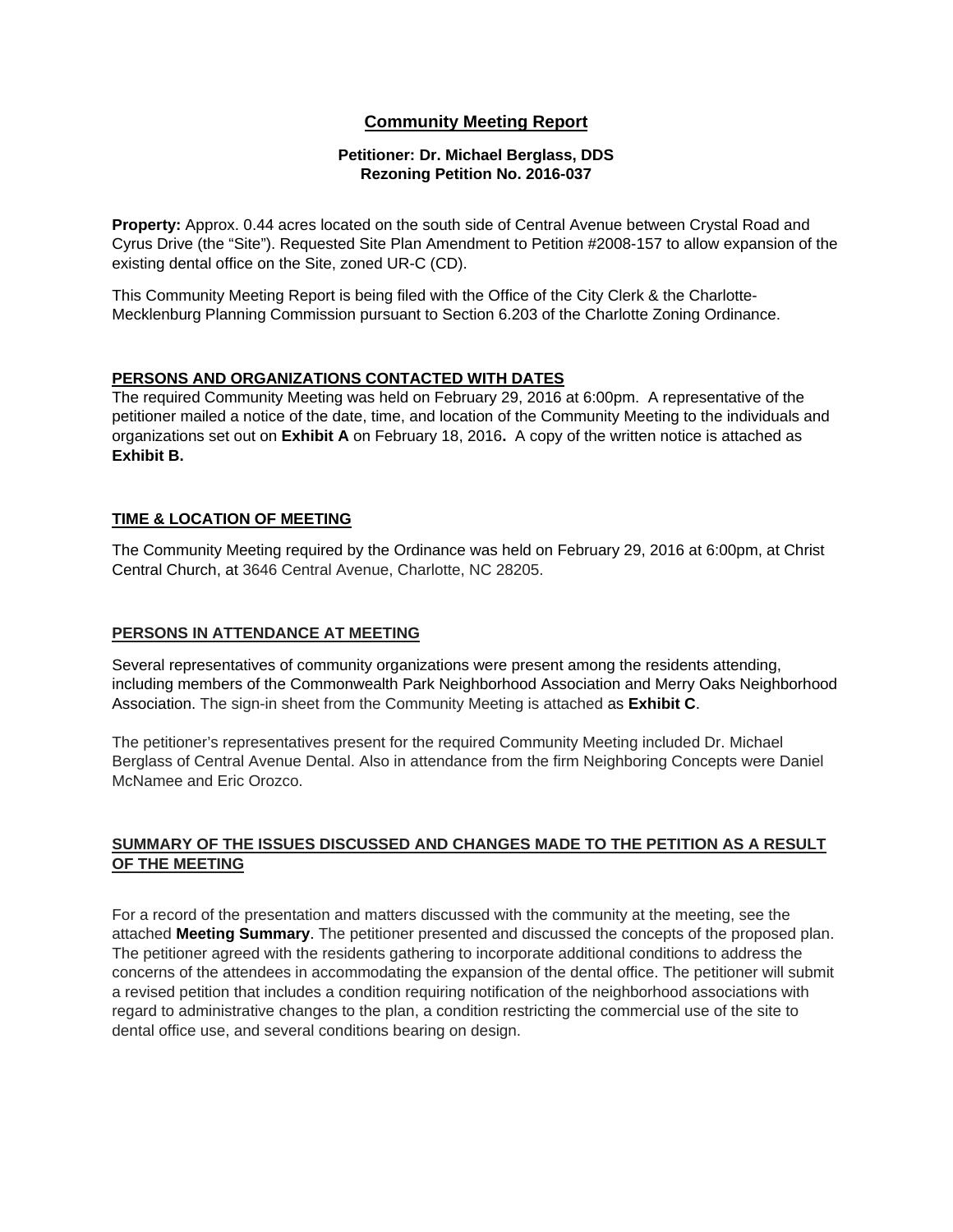#### **MEETING SUMMARY**

#### **Introductions**

Eric Orozco of Neighboring Concepts welcomed the attendees at the meeting and introduced the project team members. He then invited the community residents attending to make their introductions.

#### **Overview of Petition # 2016-037**

Eric Orozco begun the petitioner's presentation by describing the details of the dental office site plan amendment being requested. He explained that Dr. Berglass needed to expand his office with an 1,100 square foot rear addition to the present building. A former single family home, the expansion will also allow him to improve the layout of the existing space by renovation.

The expansion would add four parking spaces and place a new building at the rear connecting to the existing building with a short hallway. The expansion would remove a cedar tree and replace the existing garage at the back of the property. The new parking area would be accessed from the existing driveway to the garage. Therefore, with three existing parking spaces at the front, there are 7 parking spots total. Because of the UR-C zoning, Eric explained that only 7 parking spaces are allowed for the proposed total 2,925 sq. ft. of office space (UR-C caps parking at 1 space per 400 sq. ft. of nonresidential space).

Eric explained a site plan amendment to the former petition (#2008-157) was needed to be executed through the rezoning public process for a few reasons. The approved 2008 rezoning limits the dental office use to the existing building. As well, the expansion's size (1,100 sq. ft.) and its proposed location building nearer to the adjacent residence preclude an approval through an administrative site plan amendment.

The audience had several questions…

Q: Can you clarify the use of the open corner lot between Crystal Road and the existing office (3400 Central Avenue)?

A: It will remain the same; it is zoned R-22MF, allowing multifamily use.

Q: What is the purpose of creating such a large addition if only three patients can be seen at one time?

A: There are other needs within the practice to maintain patient care. Currently, there is an awkward work flow, including the fact that the staff room is in the garage. Dr. Berglass has no office to meet with one on one with patients. As well, the lab is in the middle of the office (a use that is noisy), and there are other conflict points between activities that need better separation.

Q: Will there be access to the parking lot from Crystal Road?

A: Not as proposed.

Q: Why aren't the sites being developed together as it was once being discussed?

A: We would prefer to maintain the value of the property for its designated multifamily use. A mixed use would be difficult to finance with the addition and would start limiting the future development options. Simply, the amount of space needed can be accommodated completely within the present office parcel. Also, the smaller building placed in the rear does not detract from what is there and protects the current neighborhood character.

Q: What is the distance from the addition to the neighbor's property?

A: A bit more than 20 feet. There is currently a 20 foot rear yard maintained with a board fence at the back. The rear yard is planted with evergreen plantings that serve as a buffer.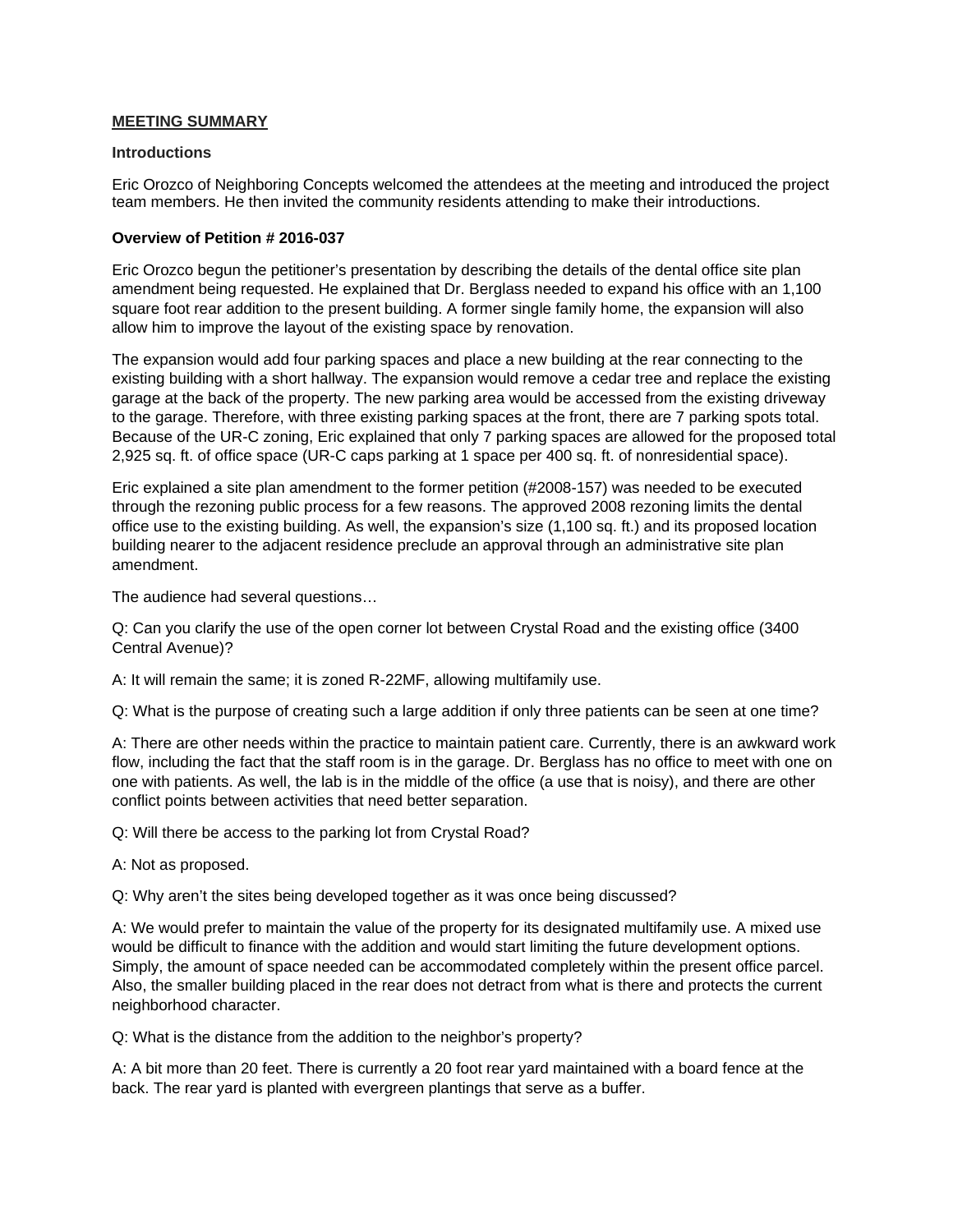## **Community Input and Discussion**

Eric Orozco explained that he had contacted Nancy Pierce of the Merry Oaks Neighborhood Association to help generate community input regarding the petition early in February. The Petitioner team has been working with the leaders of the Merry Oaks and Commonwealth Park neighborhood associations. A list of proposed changes were organized form the feedback received from residents and a list of conditions both neighborhoods would like to see incorporated has been drawn up (these were circulated at the meeting as part of the handouts distributed, provided in Appendix D).

Nancy Pierce led the discussion on the individual points of the requested conditions. The Petitioner team discussed these with the meeting attendees. The following are the individual changes that were discussed:

- 1. **Restricting to Dental Office Use.** To the "Permitted Uses", the neighborhoods would like to see the use of the site restricted to dental office use, as reflected in the 2008 rezoning, in order to prevent unwanted commercial uses from acquiring the site. Eric Orozco explained that the Petitioner team would be open to limiting the nonresidential use of the site, but would probably further add language that the property be able to revert to its former residential use in order to not greatly restrict Dr. Berglass's resale options.
- 2. **Signage approved by the Merry Oaks and Commonwealth Park Neighborhoods.** The associations would like to reinsert the requirements for signage as reflected on the 2008 and further require a condition stating the sign structure match the red brick material. A rendering of the sign should be indicated on the site plan. Furthermore, they request a condition that the design be approved by the Merry Oaks and Commonwealth Park Neighborhood Associations. The petitioner team agreed to prepare a rendering of the design for approval by the neighborhoods, which is to be inserted into the site plan.
- 3. **Amendments on Lighting Fixtures.** Additional wording is requested regarding the kind of fixtures allowed, which the petitioner team will incorporate.
- 4. **Amendments to the Rezoning Plan.** The condition from the 2008-157 rezoning requiring the property owner to notify both the Merry Oaks and Commonwealth Park Neighborhood Associations when submitting a request for administrative site plan amendments shall be reinserted into this petition.

#### **Next Steps**

Eric explained the Petitioner will prepare the changes agreed to above and continue working with the neighborhoods. He also went through the important dates ahead on the rezoning.

If approved, construction work on the dental office expansion is anticipated to begin within the end of the year.

## **Conclusion of Meeting**

A few of the attendees expressed that the design fulfilled the character of the neighborhood and thanked the design team for their effort.

After the final comments were wrapped up, Eric Orozco closed out the meeting and thanked the attendees for participating.

Respectfully submitted, this 6<sup>th</sup> day of March, 2016.

cc: LaQuett White, Charlotte-Mecklenburg Planning Department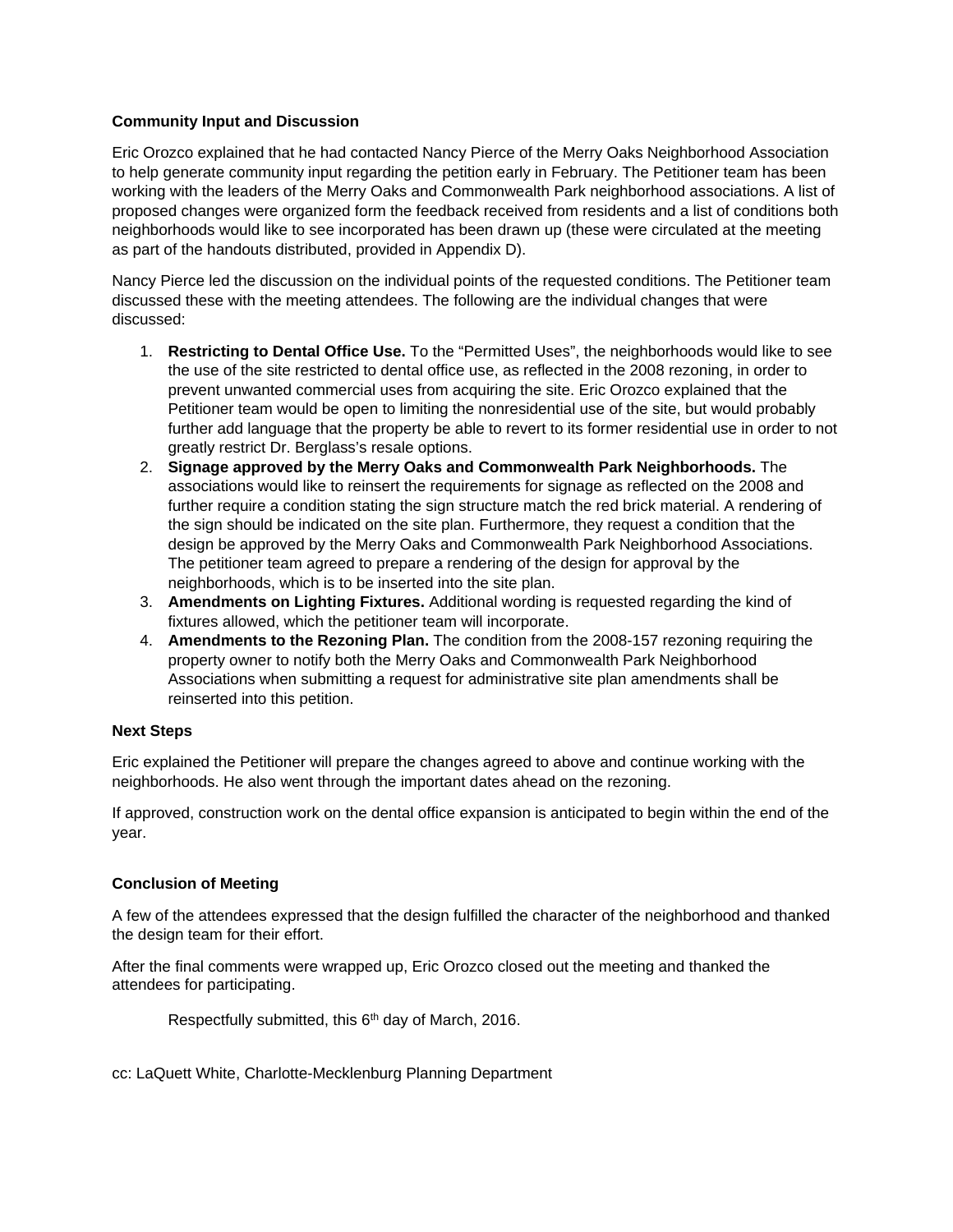## EXHIBIT A 1 of 3

| Pet_No   | TaxPID                     | ownerlastn<br>2016-037 12906201 3400 CENTRAL AVE LLC | ownerfirst              | cownerfirs        | cownerlast                | mailaddr1<br>7010 SETON HOUSE LN | mailaddr2 city | CHARLOTTE             | NC        | state zipcode<br>28277 |
|----------|----------------------------|------------------------------------------------------|-------------------------|-------------------|---------------------------|----------------------------------|----------------|-----------------------|-----------|------------------------|
|          |                            |                                                      |                         |                   |                           |                                  |                |                       |           | 28205                  |
|          |                            | 2016-037 12906215 3410 CENTRAL AVENUE LLC            |                         |                   |                           | 3410 CENTRAL AV                  |                | CHARLOTTE             | NC        |                        |
| 2016-037 | 09512151 ANDREWS           |                                                      | <b>VIVIAN W</b>         |                   |                           | 1625 MERRY OAKS RD APT D         |                | CHARLOTTE             | NC        | 28205                  |
|          | 2016-037 09512130 BARKER   |                                                      | DAVID L                 | <b>JANIE H</b>    | <b>BARKER</b>             | 412 LIVINGSTON DR                |                | CHARLOTTE             | NC        | 28211                  |
|          | 2016-037 09512132 BARTEL   |                                                      | AMY                     |                   |                           | 1605 MERRY OAKS RD # F           |                | CHARLOTTE             | <b>NC</b> | 28205                  |
|          | 2016-037 12906303 BENTON   |                                                      | <b>GORDON N</b>         |                   |                           | <b>3 JUPITER HILLS DR</b>        |                | WEAVERVILLE           | NC        | 28787                  |
|          | 2016-037 09512173 BLUE     |                                                      | THOMAS W                |                   |                           | 214 N IRWIN AVE                  |                | CHARLOTTE             | NC        | 28202                  |
|          | 2016-037 09512149 BRASHIER |                                                      | <b>ADRIAN WALLACE</b>   |                   |                           | 1625 MERRY OAKS RD #B            |                | CHARLOTTE             | NC        | 28205                  |
|          |                            | 2016-037 12906135 BRECOLE INVESTMENTS LLC            |                         |                   |                           | 11136 VILLA TRACE PL             |                | CHARLOTTE             | NC        | 28277                  |
|          | 2016-037 09512133 BROACH   |                                                      | JAMES                   | LINDA             | <b>BROACH</b>             | 2240 PROVIDENCE RD               |                | CHARLOTTE             | NC        | 28211                  |
|          | 2016-037 09512142 CAMACHO  |                                                      | <b>JOSE FEDERICO</b>    |                   |                           | 12109 VEIRS MILL ROAD            |                | SILVER SPRING         | MD        | 20906                  |
|          | 2016-037 09512156 CRAVER   |                                                      | PENCIE D                |                   |                           | 1635 MERRY OAKS RD APT A         |                | CHARLOTTE             | <b>NC</b> | 28205                  |
|          | 2016-037 09512135 DANIELS  |                                                      | <b>MONICA A</b>         |                   |                           | 1607 MERRY OAKS RD APT B         |                | CHARLOTTE             | NC        | 28205                  |
|          | 2016-037 09512164 EDDINS   |                                                      | <b>GEORGE EDGAR III</b> |                   |                           | PO BOX 32865                     |                | CHARLOTTE             | NC        | 28232                  |
|          |                            | 2016-037 09512138 EDENFIELD                          | <b>JOSEPH GREGORY</b>   |                   |                           | 1607 MERRY OAKS RD APT E         |                | CHARLOTTE             | <b>NC</b> | 28205                  |
|          | 2016-037 09512147 EDWARDS  |                                                      | <b>JEANNE C</b>         |                   |                           | 1615 MERRY OAKS RD APT G         |                | CHARLOTTE             | NC        | 28205                  |
|          | 2016-037 09512155 ESCOTO   |                                                      | MIGUEL A                |                   |                           | 8115 BEGONIA WAY                 |                | <b>GAITHERSBUR MD</b> | NC        | 20879                  |
|          | 2016-037 09512175 FALLAR   |                                                      | ADELIA C                |                   |                           | 1616 FLYNWOOD DR APT C           |                | CHARLOTTE             | <b>NC</b> | 28205                  |
|          | 2016-037 09512176 FALLAR   |                                                      | ADELIA C                |                   |                           | 1616 FLYNWOOD DR #D              |                | CHARLOTTE             | <b>NC</b> | 28205                  |
|          | 2016-037 12906209 FOUT     |                                                      | WYATT                   |                   |                           | 1433 CYRUS DR                    |                | CHARLOTTE             | NC        | 28205                  |
|          | 2016-037 09512140 GRAYSON  |                                                      | <b>RICHARD EUGENE</b>   |                   |                           | 1607 MERRY OAKS RD # G           |                | CHARLOTTE             | NC        | 28205                  |
|          | 2016-037 09512178 HANSON   |                                                      | JENNIFER L              | WILLIAM E         | <b>HANSON</b>             | 1616 FLYNWOOD DR APT F           |                | CHARLOTTE             | NC        | 28205                  |
|          | 2016-037 09512153 HILTZ    |                                                      | F PETER IV              |                   |                           | 2221 PARK RD #101                |                | CHARLOTTE             | <b>NC</b> | 28203                  |
|          | 2016-037 09512163 HILTZ    |                                                      | F. PETER                | LYNNE BRADLEY     | HILTZ                     | PO BOX 11171                     |                | CHARLOTTE             | NC        | 28220                  |
|          |                            | 2016-037 09512150 HILTZ MANAGEMENT CO INC            |                         |                   |                           | 2221 PARK RD 101                 |                | CHARLOTTE             | NC        | 28203                  |
|          |                            | 2016-037 09512154 HILTZ MANAGEMENT CO INC            |                         |                   |                           | 2221 PARK RD 101                 |                | CHARLOTTE             | <b>NC</b> | 28203                  |
|          |                            | 2016-037 12906136 HOLSCLAW                           | ANGELA NANCE            |                   | FREDERICK JR & S N MALLOY | 1518 CYRUS DR                    |                | CHARLOTTE             | NC        | 28205                  |
|          |                            | 2016-037 12906205 HUNSUCKER                          | WILBURN H JR            | <b>JULIANNE J</b> | HUNSUCKER                 | 1627 THE PLAZA                   |                | CHARLOTTE             | NC        | 28205                  |
|          |                            | 2016-037 12906213 IVIN-EVA PROPERTIES LLC            |                         |                   |                           | 15834 WALDROP HILL CT            |                | HUNTERSVILLE          | NC        | 28078                  |
|          |                            | 2016-037 12906214 IVIN-EVA PROPERTIES, LLC           |                         |                   |                           | 2401 TUCKASEEGEE RD              |                | CHARLOTTE             | <b>NC</b> | 28266                  |
|          | 2016-037 09512169 JANUARY  |                                                      | <b>ROBERT B</b>         | LORI M            | <b>JANUARY</b>            | PO BOX 974                       |                | <b>BELMONT</b>        | NC        | 28012                  |
|          | 2016-037 09512137 JANUARY  |                                                      | <b>ROBERT B</b>         | LORI M            | <b>JANUARY</b>            | PO BOX 974                       |                | <b>BELMONT</b>        | NC        | 28012                  |
|          | 2016-037 09512127 JOHNSON  |                                                      | <b>ROSAK</b>            |                   |                           | 935 MILLARD CT                   |                | DAYTONA BEACH         | FL.       | 32117                  |
|          | 2016-037 09512202 KITCHEN  |                                                      | <b>JAMES BROCK</b>      |                   |                           | 6100 COATBRIDGE LN               |                | CHARLOTTE             | <b>NC</b> | 28212                  |
|          | 2016-037 09512136 KOEHLER  |                                                      | <b>HENRY GEORGE IV</b>  |                   |                           | 1607 MERRY OAKS RD UNIT C        |                | CHARLOTTE             | NC        | 28205                  |
|          | 2016-037 09512139 KOEHLER  |                                                      | SYLVIA L                |                   |                           | PO BOX 11262                     |                | CHARLOTTE             | NC        | 28220                  |
|          | 2016-037 09512134 KOFFMAN  |                                                      | MICHAEL K               |                   |                           | 1607-A MERRY OAKS RD             |                | CHARLOTTE             | <b>NC</b> | 28205                  |
|          | 2016-037 12906153 LAMER    |                                                      | <b>MARY C</b>           | LLOYD F           | GRIFFIE                   | 1519 CRYSTAL RD                  |                | CHARLOTTE             | NC        | 28205                  |
|          | 2016-037 09512114 LEE      |                                                      | <b>FRANK P</b>          |                   |                           | 155 ONEIDA ST                    |                | <b>ST AUGUSTINE</b>   | FL        | 32084                  |
|          |                            | 2016-037 09512128 MARSHALL                           | <b>HEATHER D</b>        |                   |                           | 1605-B MERRY OAKS RD             |                | CHARLOTTE             | <b>NC</b> | 28205                  |
|          |                            | 2016-037 09512146 MATTHEWS                           | TINY                    |                   |                           | 1615 MERRY OAKS RD APT F         |                | CHARLOTTE             | NC        | 28205                  |
|          | 2016-037 09512158 MEANS    |                                                      | <b>REGINALD C</b>       |                   | CAROLYN LATIMORE          | 234 S CLARKSON ST                |                | CHARLOTTE             | NC        | 28205                  |
|          | 2016-037 09512172 MEHTA    |                                                      | KURANG                  | VARSHA            | MEHTA                     | 7600 WALLACE LN                  |                | CHARLOTTE             | NC        | 28212                  |
|          | 2016-037 09512167 METZ     |                                                      | <b>DERONDA D</b>        |                   |                           | 1614 FLYNWOOD DR APT C           |                | CHARLOTTE             | <b>NC</b> | 28205                  |
|          | 2016-037 12906203 MURPHY   |                                                      | <b>ANDREW THOMAS</b>    |                   |                           | 1534 CRYSTAL RD                  |                | CHARLOTTE             | NC        | 28269                  |
|          | 2016-037 09512177 NEWTON   |                                                      | <b>ROBERT C</b>         |                   |                           | 1616 FLYNWOOD DR APT E           |                | CHARLOTTE             | NC        | 28205                  |
|          | 2016-037 09512161 NG       |                                                      | EDWIN                   |                   |                           | 1635 MERRY OAKS RD               |                | CHARLOTTE             | NC        | 28205                  |
|          | 2016-037 09512144 NIXDORF  |                                                      | ELIZABETH               |                   |                           | 1615 MERRY OAKS RD #D            |                | CHARLOTTE             | <b>NC</b> | 28205                  |
|          |                            | 2016-037 09512131 O'CONNOR                           | JOE                     |                   |                           | 322 ROBINLYNN RD                 |                | <b>MATTHEWS</b>       | NC        | 28105                  |
|          | 2016-037 09512168 OWENS    |                                                      | EDDIE                   |                   |                           | 1614 FLYNWOOD DR                 |                | CHARLOTTE             | NC        | 28205                  |
|          | 2016-037 09512165 PEARSON  |                                                      | <b>RONALD GENE</b>      |                   |                           | 1614 FLYNWOOD DR #A              |                | CHARLOTTE             | <b>NC</b> | 28205                  |
|          | 2016-037 09512162 RACHED   |                                                      | <b>ALBERT S</b>         |                   |                           | PO BOX 18272                     |                | CHARLOTTE             | NC        | 28218                  |
|          | 2016-037 09512157 RAMSEY   |                                                      | <b>JANICE GAIL</b>      |                   | (NAME CHANG)              | 1635 MERRY OAKS RD APT J         |                | CHARLOTTE             | NC        | 28205                  |
|          | 2016-037 12906137 REDMOND  |                                                      | JAMES                   |                   |                           | 1510 CYRUS DR                    |                | CHARLOTTE             | NC        | 28205                  |
|          | 2016-037 12906204 ROBERTS  |                                                      | <b>MARGARET T</b>       |                   |                           | 1526 CRYSTAL RD                  |                | CHARLOTTE             | <b>NC</b> | 28205                  |
|          | 2016-037 09512141 ROSSI    |                                                      | MILDRED JEAN            |                   |                           | 1615 MERRY OAKS RD APT A         |                | CHARLOTTE             | NC        | 28205                  |
|          | 2016-037 09512170 ROZYCKI  |                                                      | <b>KATHERINE A</b>      |                   |                           | 1614 FLYNNWOD DR #F              |                | CHARLOTTE             | NC        | 28205                  |
|          |                            | 2016-037 09512179 RSS SCATTERED SITE CONDOS          | <b>INC</b>              |                   |                           | PO BOX 49222                     |                | CHARLOTTE             | NC        | 28277                  |
|          | 2016-037 12906202 SALADINO |                                                      | ANGELA LYNN             |                   |                           | 1542 CRYSTAL RD                  |                | CHARLOTTE             | NC        | 28205                  |
|          | 2016-037 12906302 SALEM    |                                                      | <b>GEORGE PATRICK</b>   |                   |                           | 5411 ADDISON DR                  |                | CHARLOTTE             | NC        | 28211                  |
|          | 2016-037 09512180 SANDLIN  |                                                      | PRESTON                 | MARGARET L        | SANDLIN                   | 1625 MERRY OAKS RD # J           |                | CHARLOTTE             | NC        | 28205                  |
|          | 2016-037 09512159 SCANLAN  |                                                      | <b>BARRY A</b>          | CHRISTOPHER       | SCANLAN                   | 1308 HEATHERLOCH DR              |                | GASTONIA              | <b>NC</b> | 28054                  |
|          |                            | 2016-037 09512143 SCHAMBERG                          | <b>ALEXANDER MINOR</b>  |                   |                           | 1615 MERRY OAKS RD #C            |                | CHARLOTTE             | NC        | 28205                  |
|          | 2016-037 12906210 SNYDER   |                                                      | <b>CARRIE H</b>         |                   |                           | 1501 CYRUS DR                    |                | CHARLOTTE             | NC        | 28205                  |
|          | 2016-037 09512145 SNYDER   |                                                      | WILLIAM SLOAN           |                   |                           | 1615 MERRY OAKD RD UNIT E        |                | CHARLOTTE             | <b>NC</b> | 28205                  |
|          | 2016-037 09512148 TANG     |                                                      | <b>NGA</b>              |                   |                           | PO BOX 690073                    |                | CHARLOTTE             | NC        | 28227                  |
|          | 2016-037 09512174 THAKUR   |                                                      | LALIT                   |                   |                           | 7204 ASHTON GATE DR              |                | CHARLOTTE             | NC        | 28270                  |
|          | 2016-037 12906212 THEILING |                                                      | <b>MARY ELLEN</b>       |                   |                           | 1519 CYRUS DR                    |                | CHARLOTTE             | NC        | 28205                  |
|          | 2016-037 09512129 THOMAS   |                                                      | ANN                     |                   | <b>FRANK FEASTER</b>      | 1605 MERRY OAKS RD APT C         |                | CHARLOTTE             | NC        | 28205                  |
|          | 2016-037 09512160 TODD     |                                                      | SAMUEL JOSEPH IV        |                   |                           | 1635 MERRY OAKS RD #D            |                | CHARLOTTE             | NC        | 28205                  |
|          | 2016-037 12906304 VILLANI  |                                                      | AMANDA                  | PAUL              | VILLANI                   | 1531 CRYSTAL RD                  |                | CHARLOTTE             | NC        | 28205                  |
|          | 2016-037 09512166 WATERS   |                                                      | JASON                   |                   |                           | 1614-B FLYNNWOOD DR              |                | CHARLOTTE             | NC        | 28205                  |
|          | 2016-037 12906211 WILSON   |                                                      | RALPH K III             |                   |                           | 1511 CYRUS DR                    |                | CHARLOTTE             | <b>NC</b> | 28205                  |
|          |                            | 2016-037 09512171 WOODMERE HOMEOWNERS ASSOCIATION    |                         |                   |                           | 4523 PARK RD UNIT 201A           |                | CHARLOTTE             | NC        | 28209                  |
|          | 2016-037 09512152 YOUNG    |                                                      | JAMES F                 | STEPHANIE         | MEIER                     | 2600-F CENTRAL AVE               |                | CHARLOTTE             | NC        | 28205                  |

| vnerfirst                      | cownerfirs          | cownerlast                |
|--------------------------------|---------------------|---------------------------|
| VIAN W                         |                     |                           |
| VID L                          | <b>JANIE H</b>      | <b>BARKER</b>             |
| ٨Y                             |                     |                           |
| <b>DRDON N</b>                 |                     |                           |
| <b>IOMAS W</b><br>RIAN WALLACE |                     |                           |
| MES                            | LINDA               | <b>BROACH</b>             |
| SE FEDERICO<br>NCIE D          |                     |                           |
| ONICA A                        |                     |                           |
| ORGE EDGAR III                 |                     |                           |
| SEPH GREGORY                   |                     |                           |
| ANNE C<br><b>IGUEL A</b>       |                     |                           |
| ELIA C                         |                     |                           |
| <b>ELIAC</b>                   |                     |                           |
| YATT<br>CHARD EUGENE           |                     |                           |
| NNIFER L                       | WILLIAM E HANSON    |                           |
| <b>ETER IV</b>                 |                     |                           |
| PETER                          | LYNNE BRADLEY HILTZ |                           |
| <b>IGELA NANCE</b>             |                     | FREDERICK JR & S N MALLOY |
| <b>ILBURN HJR</b>              | JULIANNE J          | HUNSUCKER                 |
| <b>BERT B</b>                  | LORI M              | <b>JANUARY</b>            |
| <b>BERT B</b>                  | LORI M              | <b>JANUARY</b>            |
| <b>SAK</b><br><b>MES BROCK</b> |                     |                           |
| NRY GEORGE IV                  |                     |                           |
| LVIA L                         |                     |                           |
| ICHAEL K<br>ARY C              | LLOYD F             | GRIFFIE                   |
| ANK P                          |                     |                           |
| ATHER D<br>٧Y                  |                     |                           |
| <b>GINALD C</b>                |                     | CAROLYN LATIMORE          |
| RANG<br>RONDA D                | VARSHA              | MEHTA                     |
| <b>IDREW THOMAS</b>            |                     |                           |
| <b>BERT C</b>                  |                     |                           |
| WIN<br><b>IZABETH</b>          |                     |                           |
| E                              |                     |                           |
| DIE<br><b>NALD GENE</b>        |                     |                           |
| BERT S                         |                     |                           |
| NICE GAIL                      |                     | (NAME CHANG)              |
| MES<br><b>ARGARET T</b>        |                     |                           |
| <b>ILDRED JEAN</b>             |                     |                           |
| THERINE A                      |                     |                           |
| Ċ<br><b>IGELA LYNN</b>         |                     |                           |
| <b>ORGE PATRICK</b>            |                     |                           |
| <b>ESTON</b>                   | <b>MARGARET L</b>   | SANDLIN                   |
| <b>RRY A</b><br>EXANDER MINOR  | <b>CHRISTOPHER</b>  | SCANLAN                   |
| RRIE H                         |                     |                           |
| <b>ILLIAM SLOAN</b><br>àй      |                     |                           |
| LIT                            |                     |                           |
| ARY ELLEN                      |                     |                           |
| JΝ<br>MUEL JOSEPH IV           |                     | <b>FRANK FEASTER</b>      |
| <b>AONAN</b>                   | PALIL               | <b>VILLANI</b>            |

| aaari                    | mailaddr2 city |                              |
|--------------------------|----------------|------------------------------|
| <b>SETON HOUSE LN</b>    |                | CHARLOTTE                    |
| CENTRAL AV               |                | CHARLOTTE                    |
| MERRY OAKS RD APT D      |                | CHARLOTTE                    |
| LIVINGSTON DR            |                | CHARLOTTE                    |
| MERRY OAKS RD # F        |                | CHARLOTTE                    |
| PITER HILLS DR           |                | WEAVERVILLE                  |
| N IRWIN AVE              |                | CHARLOTTE                    |
| MERRY OAKS RD #B         |                | CHARLOTTE                    |
| <b>6 VILLA TRACE PL</b>  |                | CHARLOTTE                    |
| ) PROVIDENCE RD          |                | CHARLOTTE                    |
| 9 VEIRS MILL ROAD        |                | SILVER SPRING                |
| MERRY OAKS RD APT A      |                | CHARLOTTE                    |
| MERRY OAKS RD APT B      |                | CHARLOTTE                    |
| OX 32865                 |                | CHARLOTTE                    |
| MERRY OAKS RD APT E      |                | CHARLOTTE                    |
| MERRY OAKS RD APT G      |                | CHARLOTTE                    |
| <b>BEGONIA WAY</b>       |                | <b>GAITHERSBUR MD</b>        |
| FLYNWOOD DR APT C        |                | CHARLOTTE                    |
| FLYNWOOD DR #D           |                | CHARLOTTE                    |
| <b>CYRUS DR</b>          |                | CHARLOTTE                    |
| MERRY OAKS RD # G        |                | CHARLOTTE                    |
| FLYNWOOD DR APT F        |                | CHARLOTTE                    |
| PARK RD #101             |                | CHARLOTTE                    |
| OX 11171                 |                | CHARLOTTE                    |
| PARK RD 101              |                | CHARLOTTE                    |
| PARK RD 101              |                | CHARLOTTE                    |
| <b>CYRUS DR</b>          |                | CHARLOTTE                    |
|                          |                |                              |
| THE PLAZA                |                | CHARLOTTE                    |
| 4 WALDROP HILL CT        |                | HUNTERSVILLE                 |
| TUCKASEEGEE RD           |                | CHARLOTTE                    |
| OX 974                   |                | <b>BELMONT</b>               |
| OX 974                   |                | <b>BELMONT</b>               |
| MILLARD CT               |                | DAYTONA BEACH                |
| COATBRIDGE LN            |                | CHARLOTTE                    |
| MERRY OAKS RD UNIT C     |                | CHARLOTTE                    |
| OX 11262                 |                | <b>CHARLOTTF</b>             |
| -A MERRY OAKS RD         |                | CHARLOTTE                    |
| CRYSTAL RD               |                | CHARLOTTE                    |
| ONEIDA ST                |                | <b>ST AUGUSTINE</b>          |
| -B MERRY OAKS RD         |                | CHARLOTTE                    |
| MERRY OAKS RD APT F      |                | CHARLOTTE                    |
| S CLARKSON ST            |                | CHARLOTTE                    |
| WALLACE LN               |                | CHARLOTTE                    |
| FLYNWOOD DR APT C        |                | CHARLOTTE                    |
| <b>CRYSTAL RD</b>        |                | CHARLOTTE                    |
| FLYNWOOD DR APT E        |                | CHARLOTTE                    |
| <b>MERRY OAKS RD</b>     |                | CHARLOTTE                    |
| MERRY OAKS RD #D         |                | CHARLOTTE                    |
| ROBINLYNN RD             |                | <b>MATTHEWS</b>              |
| I FLYNWOOD DR            |                | CHARLOTTE                    |
| FLYNWOOD DR #A           |                | CHARLOTTE                    |
| OX 18272                 |                | CHARLOTTE                    |
| MERRY OAKS RD APT J      |                | CHARLOTTE                    |
| CYRUS DR                 |                | CHARLOTTE                    |
| <b>CRYSTAL RD</b>        |                | CHARLOTTE                    |
| MERRY OAKS RD APT A      |                | CHARLOTTE                    |
| FLYNNWOD DR #F           |                | CHARLOTTE                    |
| OX 49222                 |                | CHARLOTTE                    |
| ! CRYSTAL RD             |                | CHARLOTTE                    |
| <b>ADDISON DR</b>        |                | CHARLOTTE                    |
| MERRY OAKS RD # J        |                |                              |
| HEATHERLOCH DR           |                | CHARLOTTE<br><b>GASTONIA</b> |
|                          |                |                              |
| MERRY OAKS RD #C         |                | CHARLOTTE                    |
| CYRUS DR                 |                | CHARLOTTE                    |
| MERRY OAKD RD UNIT E     |                | CHARLOTTE                    |
| OX 690073                |                | CHARLOTTE                    |
| <b>ASHTON GATE DR</b>    |                | CHARLOTTE                    |
| CYRUS DR                 |                | CHARLOTTE                    |
| MERRY OAKS RD APT C      |                | CHARLOTTE                    |
| MERRY OAKS RD #D         |                | CHARLOTTE                    |
| L CRYSTAL RD             |                | CHARLOTTE                    |
| I-B FLYNNWOOD DR         |                | CHARLOTTE                    |
| CYRUS DR                 |                | CHARLOTTE                    |
| <b>PARK RD UNIT 201A</b> |                | CHARLOTTE                    |
| -F CENTRAL AVE           |                | CHARLOTTE                    |
|                          |                |                              |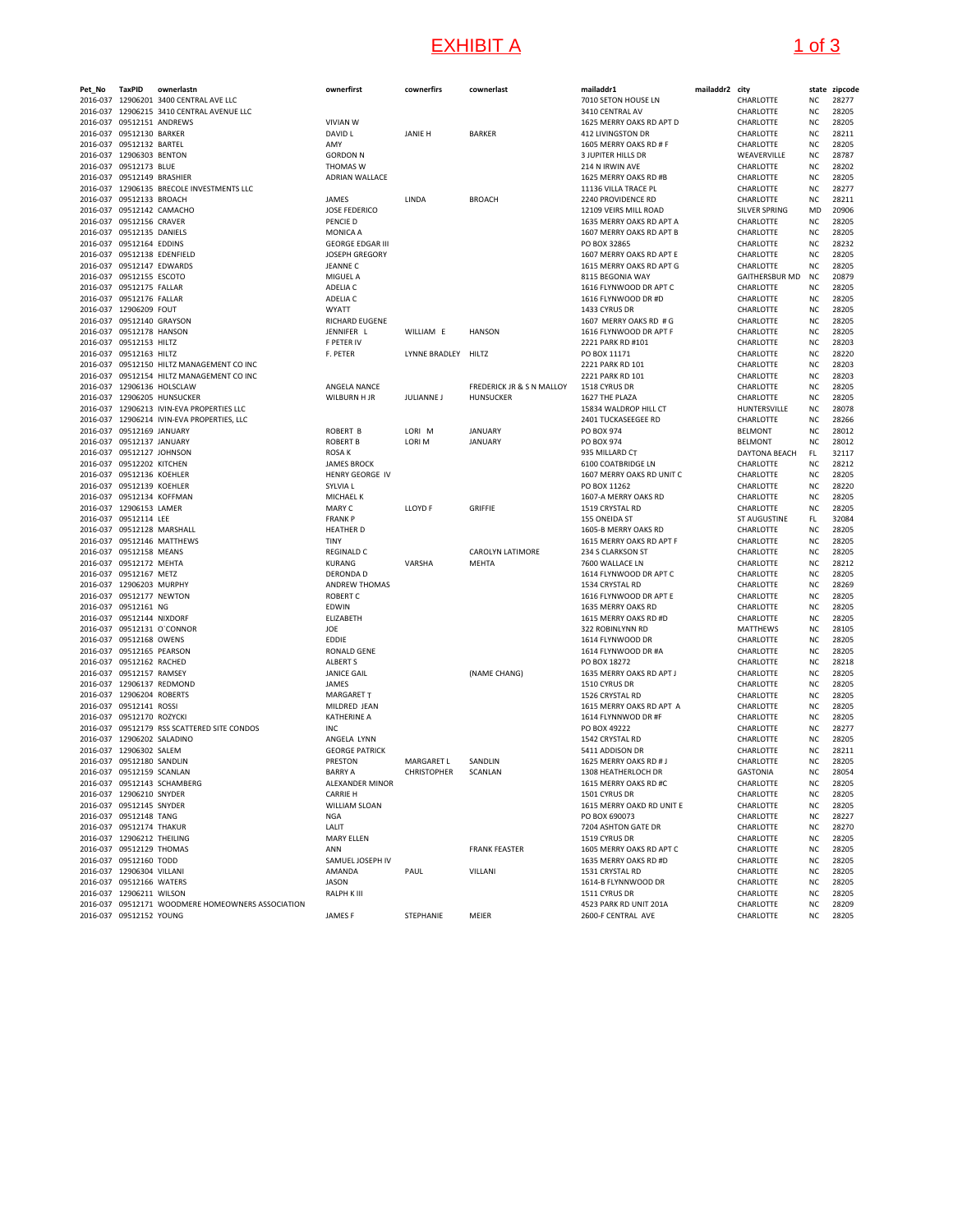# EXHIBIT A 2 of 3

| Pet. No. | FirstName | LastName        | OrgLabel                                          | MailAddres                 | MailCity  |           | MailSt MailZip |
|----------|-----------|-----------------|---------------------------------------------------|----------------------------|-----------|-----------|----------------|
| 2016-037 | Leslie    | Shinn           | Plaza Midwood NA                                  | 1632 Morningside Drive     | Charlotte | NC.       | 28205          |
| 2016-037 | Stephen   | Young           | Kilborne Acres NA                                 | 4213 Maureen Drive         | Charlotte | NC.       | 28205          |
| 2016-037 | Nancy     | Pierce          | Merry Oaks NA                                     | 1637 Flynnwood Drive       | Charlotte | NC.       | 28205          |
| 2016-037 | Seth      | Martin          | Briar Creek-Commonwealth                          | 3625 Commonwealth Avenue   | Charlotte | NC.       | 28205          |
| 2016-037 | Gay       | Andersen        | Commonwealth Park NA                              | Post Office Box 18833      | Charlotte | NC.       | 28218          |
| 2016-037 | Roberta   | Farman          | Medford Acres NA                                  | 3944 Belcross Drive        | Charlotte | <b>NC</b> | 28205          |
| 2016-037 | Ben       | Kinney          | Commonwealth Park NA                              | Post Office Box 18833      | Charlotte | NC.       | 28218          |
| 2016-037 | Debra     | Gilbert         | Commonwealth Park NA                              | 1360 Carolyn Drive         | Charlotte | NC.       | 28205          |
| 2016-037 | Carolyn   | Millen          | Eastway Park/Sheffield Park NA                    | 1121 Westchester Boulevard | Charlotte | NC.       | 28205          |
| 2016-037 | Annette   | Gee             | Shadowood Appartments                             | 1719 Eastcrest Drive       | Charlotte | NC.       | 28205          |
| 2016-037 | Shane     | Johnson         | Commonwealth and Mornignside NA                   | 1308 Morninside Drive      | Charlotte | NC.       | 28205          |
| 2016-037 | Julie     | Shadrick        | Villages of Leacroft HOA                          | 919 Norland Rd             | Charlotte | NC.       | 28205          |
| 2016-037 | Allen     | Nelson          | Commonwealth-Morningside NA                       | 1509 Ivey Drive            | Charlotte | NC.       | 28205          |
| 2016-037 | James     | Brown           | Medford Acres HOA                                 | 4128 Sheridan Drive        | Charlotte | NC.       | 28205          |
| 2016-037 | Mary      | McDermott       | Kilborne Acres NA                                 | 2944 Enfield Road          | Charlotte | NC.       | 28205          |
| 2016-037 | Adam      | Richman         | Plaza Midwood Neighborhood Association            | Post Office Box 9394       | Charlotte | <b>NC</b> | 282999394      |
| 2016-037 | Allison   | <b>Billings</b> | Commonwealth Park NA                              | 3136 Commonwealth Avenue   | Charlotte | NC.       | 28205          |
| 2016-037 | Jeannie   | Fennell         | Commonwealth-Morningside Neighborhood Association | 1513 Ivey Drive            | Charlotte | NC.       | 28205          |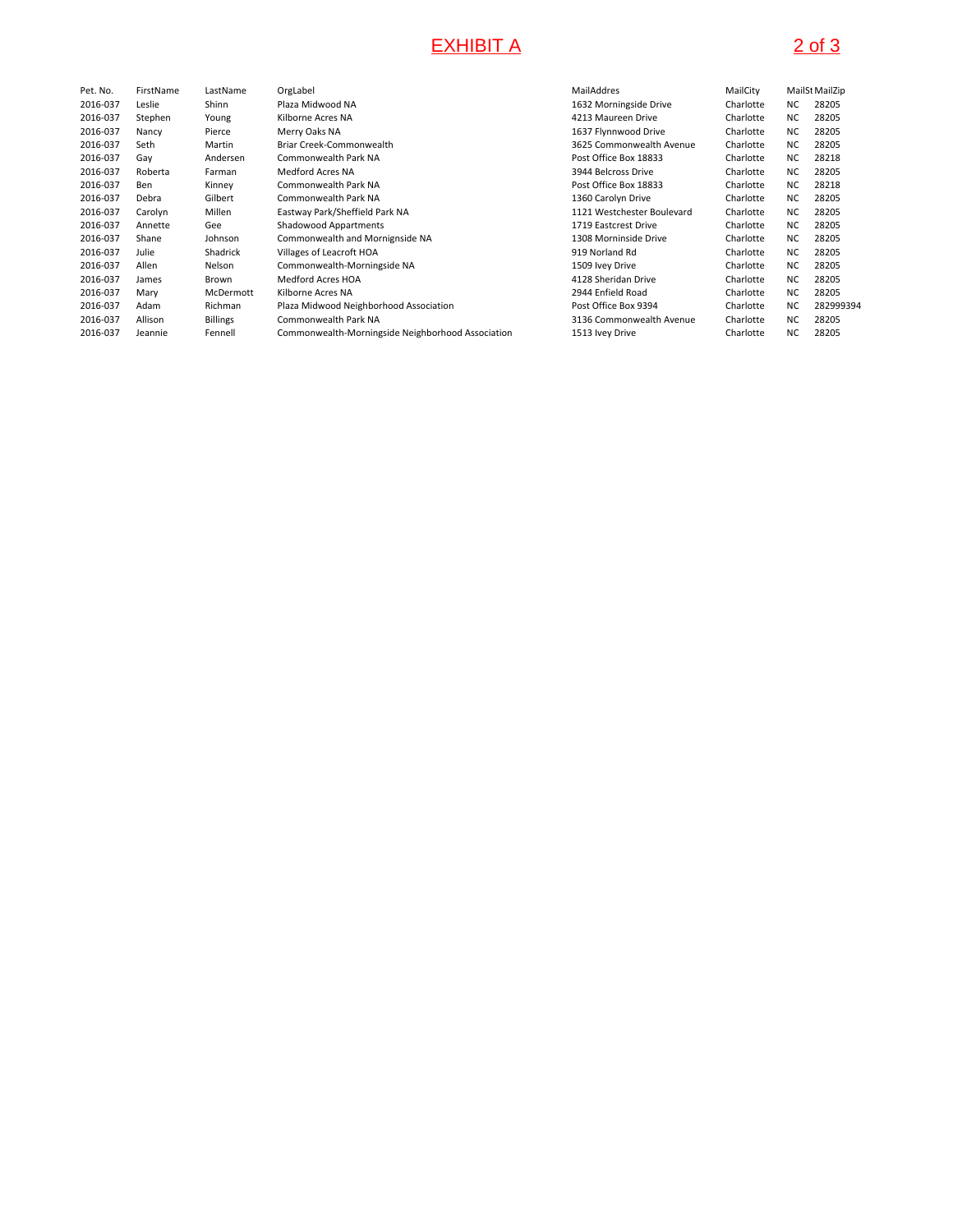## **CITY OF CHARLOTTE, NORTH CAROLINA MAYOR AND CITY COUNCIL, 2015-2017** EXHIBIT A 3 of 3

| <b>Office</b>                                                 | <b>Contact Information</b>                                                                                           |
|---------------------------------------------------------------|----------------------------------------------------------------------------------------------------------------------|
| Jennifer W. Roberts<br>Mayor                                  | 600 E. 4 <sup>th</sup> Street<br><b>Charlotte, NC 28202-2244</b><br>Telephone: 704-336-2241<br>mayor@charlottenc.gov |
| Mayor Pro Tem Vi Lyles<br><b>Council Member At-Large</b>      | 600 E. 4 <sup>th</sup> Street<br>Charlotte, NC 28202-2244<br>Telephone: 704-336-3431<br>viyles@charlottenc.gov       |
| <b>Claire Green Fallon</b><br><b>Council Member At-Large</b>  | PO Box 481325<br>Charlotte, NC, 28269<br>Telephone: 704-336-6105<br>cfallon@charlottenc.gov                          |
| <b>Julie Eiselt</b><br><b>Council Member At-Large</b>         | 600 E. 4th Street<br>Charlotte, NC 28202-2244<br>Telephone: to come<br>Julie.eiselt@charlottenc.gov                  |
| <b>James Mitchell</b><br><b>Council Member At-Large</b>       | 600 E. 4th Street<br>Charlotte, NC 28202-2244<br>Telephone: to come<br>james.mitchell@charlottenc.gov                |
| Patsy B. Kinsey<br><b>Council Member, District 1</b>          | 2334 Greenway Avenue<br>Charlotte, NC 28204<br>Telephone: 704-336-3432<br>pkinsey@charlottenc.gov                    |
| <b>Al Austin</b><br><b>Council Member, District 2</b>         | 600 E. 4 <sup>th</sup> Street<br>Charlotte, NC 28202-2244<br>Telephone: 704-336-3185<br>aaustin@charlottenc.gov      |
| LaWana Mayfield<br><b>Council Member, District 3</b>          | 600 E. 4 <sup>th</sup> Street<br>Charlotte, NC 28202-2244<br>Telephone: 704-336-3435<br>Imayfield@charlottenc.gov    |
| <b>Gregory A. Phipps</b><br><b>Council Member, District 4</b> | 600 E. 4th Street<br>Charlotte, NC 28202-2244<br>Telephone: 704-336-3436<br>gaphipps@charlottenc.gov                 |
| John N. Autry<br><b>Council Member, District 5</b>            | 600 E. 4th Street<br>Charlotte, NC 28202-2244<br>Telephone: 704-336-2777<br>jautry@charlottenc.gov                   |
| <b>Kenny Smith</b><br>Council Member, District 6              | 600 E. 4th Street<br>Charlotte, NC 28202-2244<br>Telephone: 704-574-7241<br>krsmith@charlottenc.gov                  |
| <b>Edmund H. Driggs</b><br><b>Council Member, District 7</b>  | 600 E. 4 <sup>th</sup> Street<br>Charlotte, NC 28202-2244<br>Telephone: 704-432-7077<br>ed@eddriggs.com              |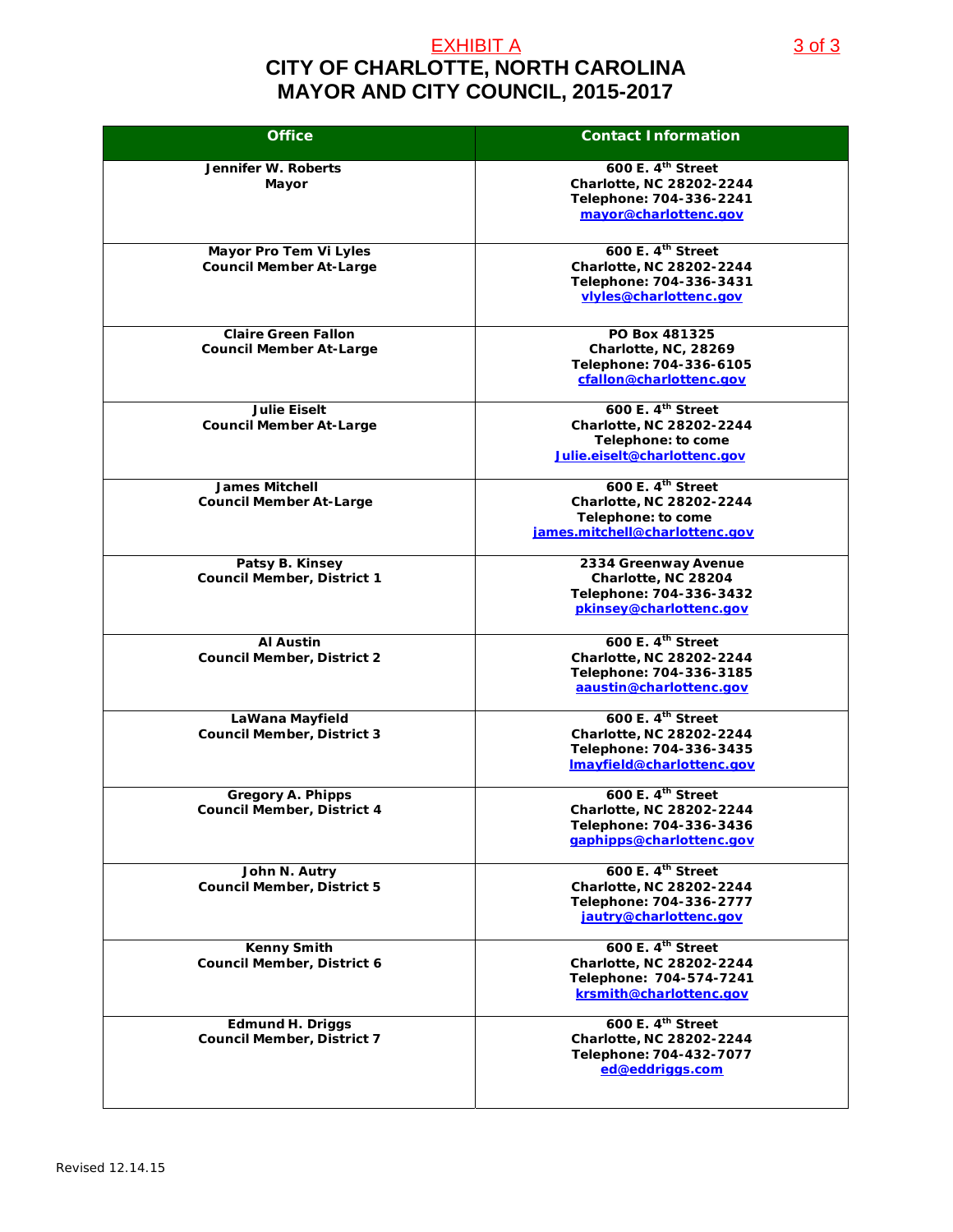## EXHIBIT B 1 of 1

## **NOTICE TO INTERESTED PARTIES OF COMMUNITY MEETING**

| Subject:           | Community Meeting -- Rezoning Petition filed by Dr. Michael<br>Berglass, DDS to seek a rezoning site plan amendment for the<br>approximately 0.44 acre parcel located on the south side of<br>Central Avenue, between Crystal Road and Cyrus Drive, in order to<br>allow an expansion of the existing dental office on this site. |
|--------------------|-----------------------------------------------------------------------------------------------------------------------------------------------------------------------------------------------------------------------------------------------------------------------------------------------------------------------------------|
| Meeting Date/Time: | Monday, February 29, 2016 at 6:00 p.m.                                                                                                                                                                                                                                                                                            |
| Place of Meeting:  | <b>Christ Central Church</b><br>3646 Central Avenue<br>Charlotte, NC 28205                                                                                                                                                                                                                                                        |
| Petitioner:        | Dr. Michael Berglass, DDS                                                                                                                                                                                                                                                                                                         |
| Petition No.:      | 2016-037                                                                                                                                                                                                                                                                                                                          |

We are assisting Dr. Michael Berglass, DDS (the "Petitioner") in connection with the Rezoning Petition (no. 2016-037) he has filed with the Charlotte-Mecklenburg Planning Department seeking a Site Plan Amendment to the approved Rezoning Petition no. 2008-157 for the 0.44 acre parcel, 3410 Central Avenue, located on the south side of Central Avenue between Crystal Road and Cyrus Drive (the "Site"). The purpose of the rezoning site plan amendment is to allow a rear building addition of 1,100 square feet for the existing dental office on the Site.

In accordance with the requirements of the City of Charlotte Zoning Ordinance, the Petitioner will hold a Community Meeting prior to the March 21, 2016 Public Hearing on this Petition for the purpose of discussing the rezoning site plan amendment with nearby property owners and organizations. The Charlotte- Mecklenburg Planning Department's records indicate that you are either a representative of a registered neighborhood organization or an owner of property that adjoins, is located across the street from, or is near the Site.

Accordingly, on behalf of the Petitioner, we give you notice that representatives of the Petitioner will hold a Community Meeting regarding the Rezoning Petition on **Monday, February 29, 2016 at 6:00 p.m. at Christ Central Church, located at 3646 Central Avenue**.

Representatives of the Petitioner look forward to sharing this rezoning proposal with you and to answering any questions you may have with respect to the Rezoning Petition. In the meantime, should you have any questions or comments about this matter, please call Eric Orozco at 704-374-0916, ext. 234.

cc: Council Member Patsy B. Kinsey

Date Mailed: February 17, 2016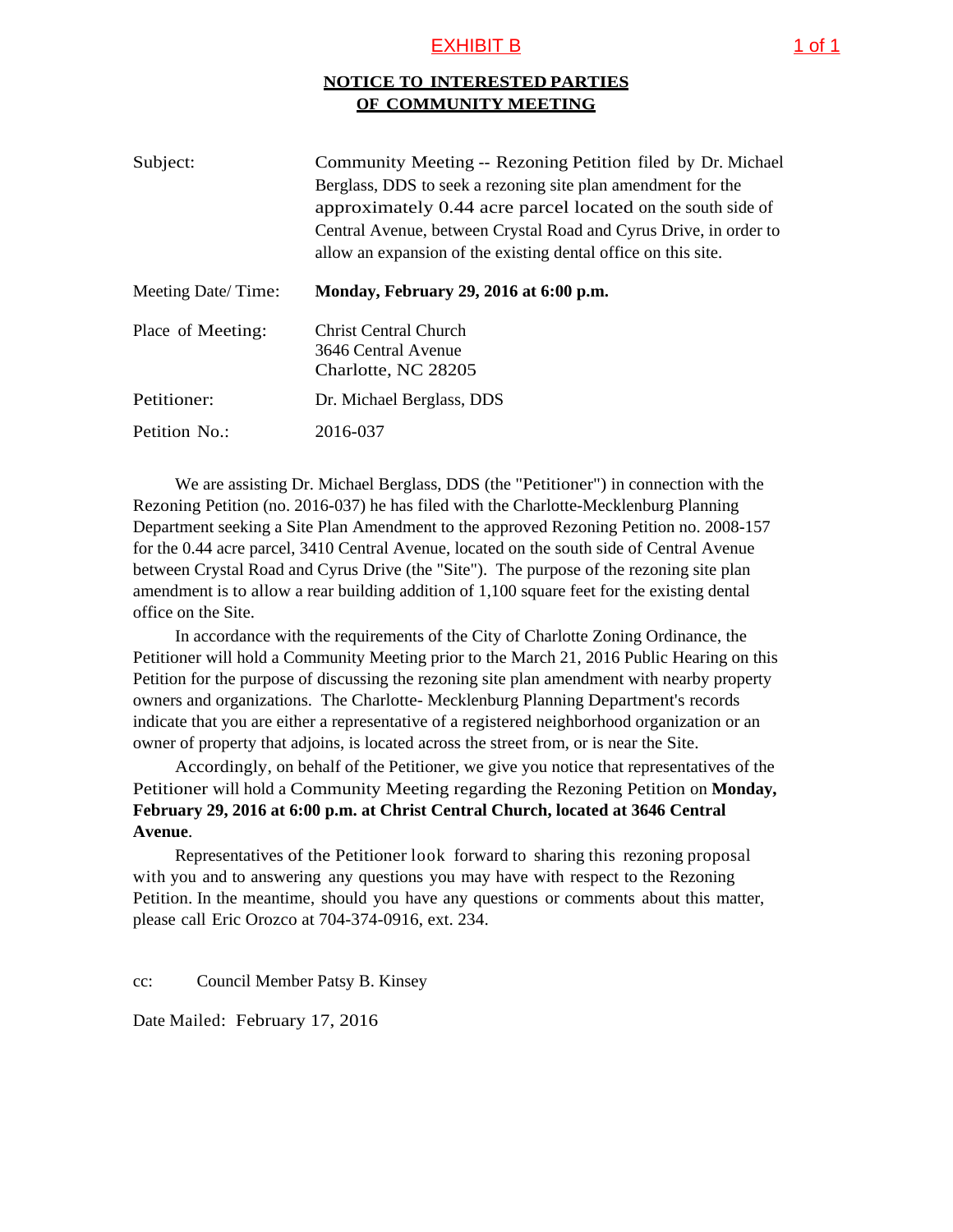# EXHIBIT C<br>COMMUNITY MEETING SIGN-IN SHEET PETITIONER: DR. MICHAEL BERGLASS, DDS DEVELOPMENT REZONING PETITION NO. 2016-037

## SITE: SOUTH SIDE OF CENTRAL AVE, BETWEEN CRYSTAL RD. & CYRUS DR.

February 29, 2016

## 6:00 PM, Christ Central Church at 3646 Central Avenue

Please fill out completely. This information is used by the Planning Department to distribute material regarding this Petition.

## Please PRINT CLEARLY.

| <b>NAME</b>              | <b>ADDRESS</b>            | <b>PHONE NO.</b> | <b>EMAIL</b>              |      |
|--------------------------|---------------------------|------------------|---------------------------|------|
| SusanCrossland           | 310) Barnhill Dr.         | 704.608.2596     | Scrossland 27@gmail.com   |      |
| Jargie Koberts           | $1526$ Cystal             | 537-7982         |                           |      |
| Doian Goeen              | Bleke Commonwealth        |                  | Del'asco quailcom         |      |
| Scott CAnul              | 210 ARNOLD PR             |                  | Slott CAMY & ME, CAM      |      |
|                          | NancyPierce 1637 Flynwood | 7044585503       | Mancyal nancy             |      |
| Pam+Randy Sigg           | $1818$ Gray bar k         | 7045351051       | psigge carolina. IT. com  |      |
| Mickey haver             | $1637$ Fhinesd            | 704.957-9541     | $m$ ic treyshare $rQy$ 2h |      |
| Hodriakreason 2132 Arold |                           | 704-451-7870     | alerensontscomac.         |      |
| <u>Pengic Por</u>        | 1511 Cypston Ro           | 704.564.5809     | perficporter              | Ogma |
|                          | ANAND GANNHO LYRUS DC     |                  |                           |      |
|                          |                           | $917-692-5057$   | meeh, Oyahw. com          |      |
|                          |                           |                  | the mc berts              |      |
|                          |                           |                  |                           |      |
|                          |                           |                  |                           |      |
|                          |                           |                  |                           |      |
|                          |                           |                  |                           |      |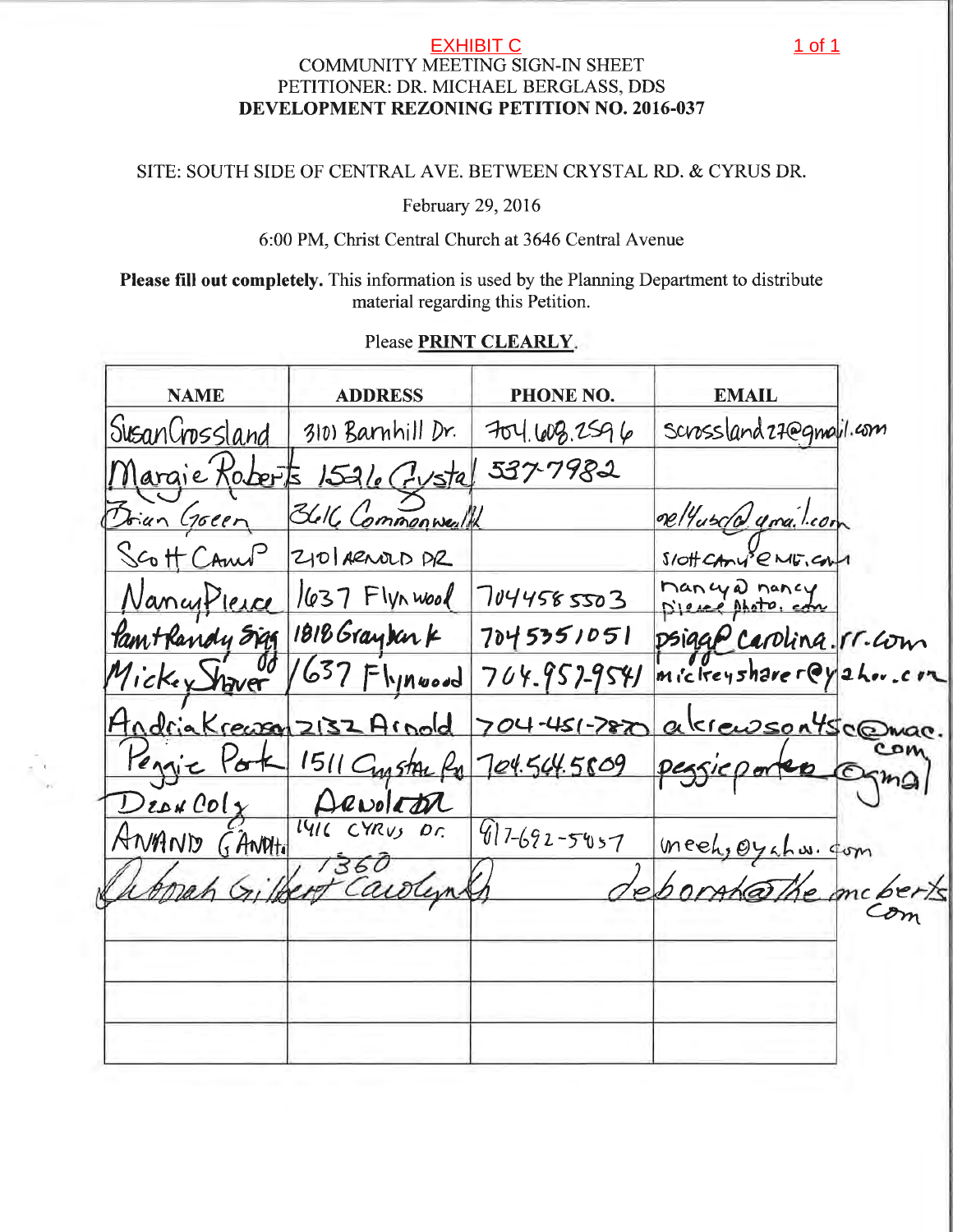EXHIBIT D 1 of 4

# RZ #2016-037 Central Avenue Dental Rezoning

# Rezoning Community Meeting February 29, 2016 6:00 PM Christ Central Church

# **Meeting Agenda**

- 1. Introductions and Overview
- 2. Proposed Plan (see plan on back of sheet)
- 3. Neighborhood Input and Discussion
- 4. Next Steps

# *Important dates for Rezoning:*

Public Hearing (City Council) – March 21, 2016 Resubmission (Revision 2) to Planning – March 24, 2016 Zoning Committee Work Session - March 30, 2016 City Council Decision – April 18, 2016

5. Questions and Answers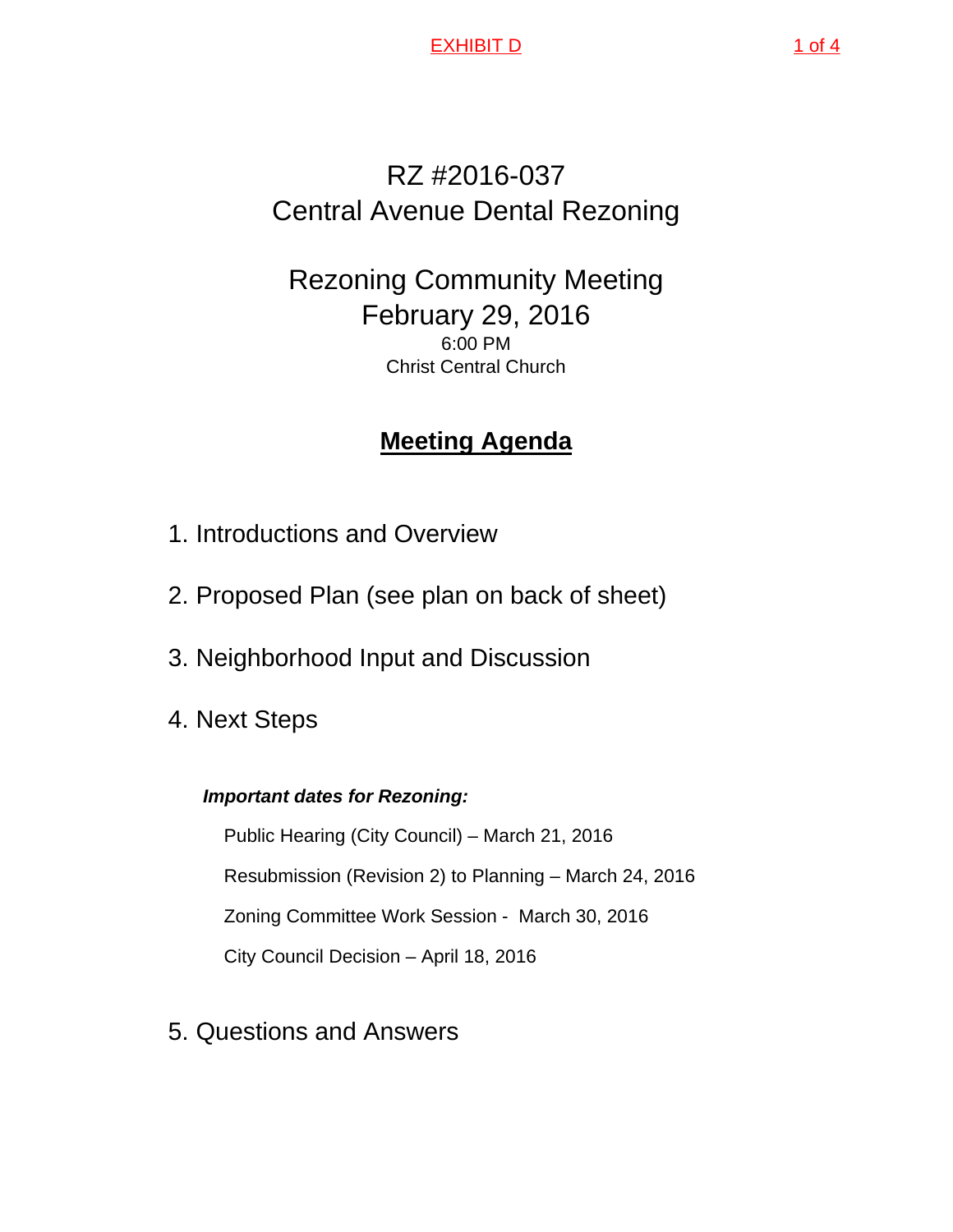## EXHIBIT D 2 of 4



## SITE PLAN-GROUND LEVEL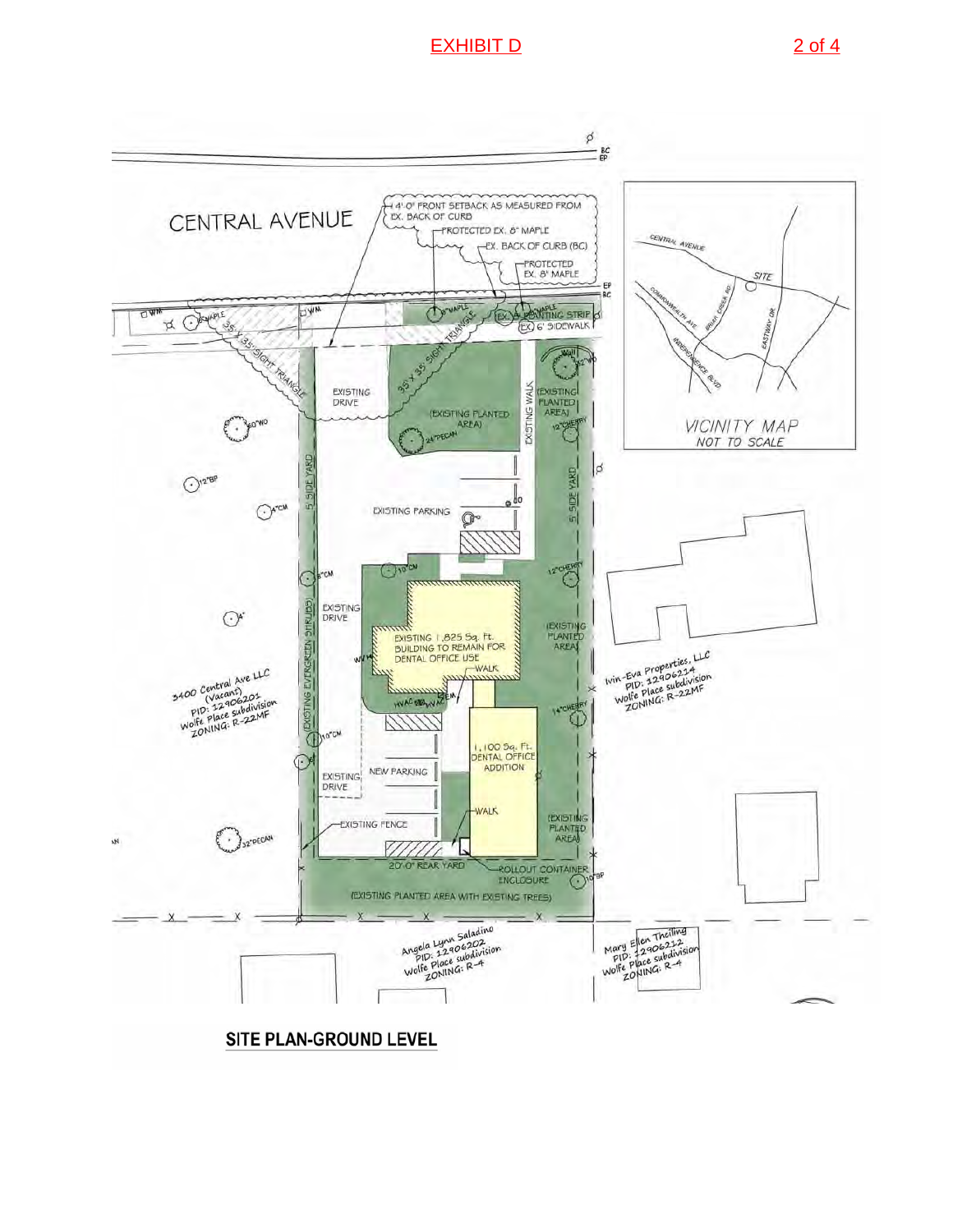## EXHIBIT D 3 of 4

The Merry Oaks and Commonwealth Park Neighborhood Associations would like to support the Site Plan Amendment 2016‐037 necessary for Dr Berglass to expand his DENTIST office and parking. In order to support this change, we need to see the following changes made to the proposed site plan.

# **PERMITTED USES**

# **Change the verbiage as highlighted:**

(a) Development will conform to UR‐C(CD) district unless more stringent conditions are shown on the site plan. Use of the site will be limited to dentist office.

# **SIGNAGE**

# **Use this verbiage from 2008‐157:**

Any detached signs placed on the Site will not exceed seven feet in height, 21 square feet in copy area and shall comply with requirements of the ordinance.

# **Add:**

(b) The sign will be aesthetically pleasing and match the building materials (red brick). A sign rendering will be included on the site plan and is subject to approval by the Merry Oaks and Commonwealth Park neighborhood associations.

**Use this verbiage from 2008‐157:**